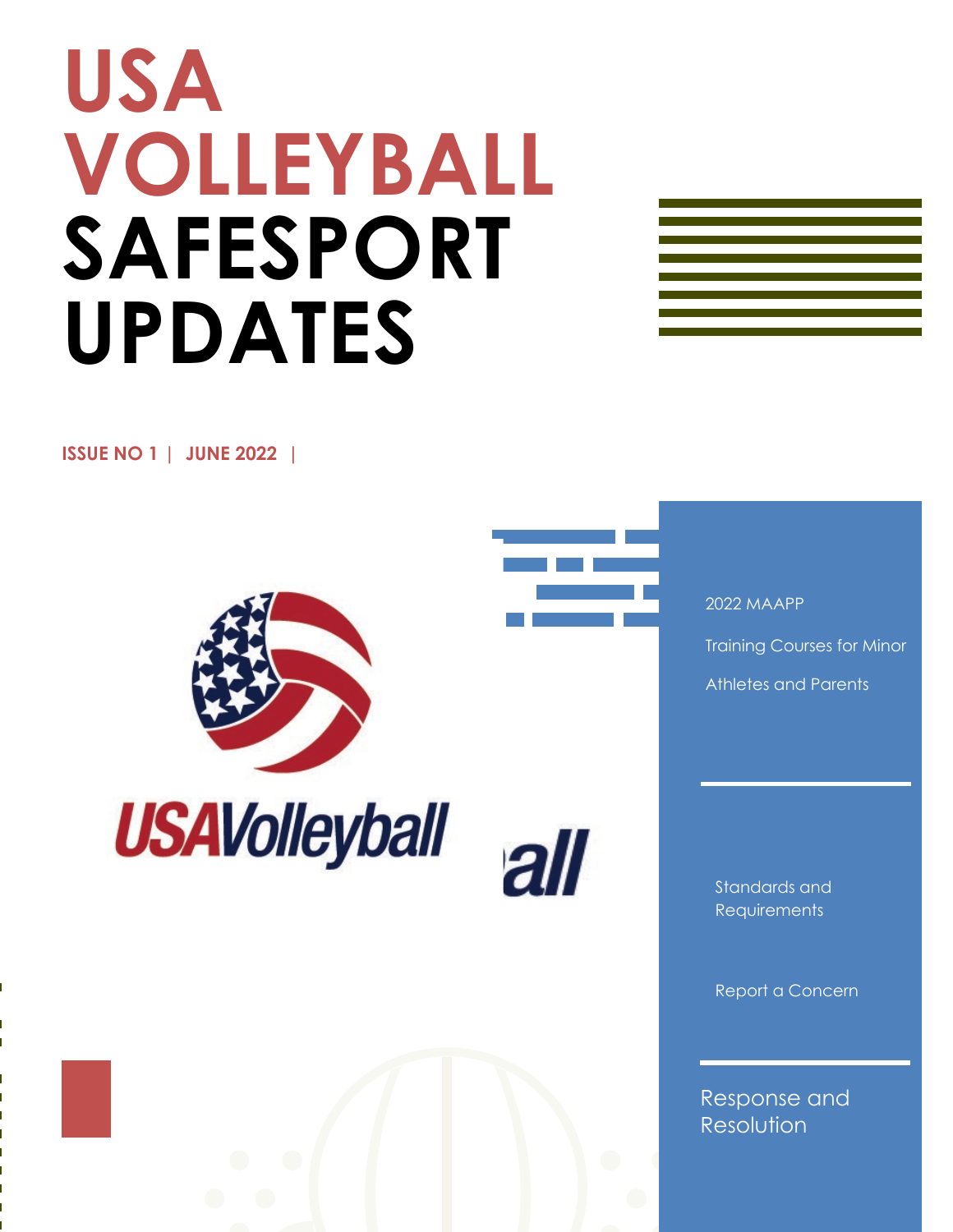In compliance with the 2022 MAAPP, USA Volleyball would like to remind your Region about ongoing training available through the U.S. Center for SafeSport. The Center currently offers a variety of courses free for children and parents. USA Volleyball Members can access this free training at: [www.Safesporttrained.org](http://www.safesporttrained.org/)



#### **PARENT'S GUIDE TO MISCONDUCT IN SPORT**

Designed for parents of youth athletes at any age, this free course and preventing abuse and misconduct in their child's sport setting and advocates, with sound guidance on fostering positive and safe at home. Parents will come away equipped with information and ta

#### **SAFESPORT<sup>®</sup> FOR YOUTH ATHLETES (AGES 1**

This course focuses on bullying and hazing prevention, supporting misconduct, and resources for reporting. Requires parental conse

#### **SAFESPORT<sup>®</sup> FOR KIDS 15 MINUTES**

This course educates young athletes ages 5-12 about the different encourages them to reach out to a trusted adult when something i of being a good teammate, positive sportsmanship, and having a h safety. Requires parental consent for registration.

Additionally, the Center is offering training in the MAAPP utilizing the following link:

[Trainings | Safesport MAAPP \(uscenterforsafesport.org\)](https://maapp.uscenterforsafesport.org/trainings/)

## **FOR COACHES**



**MAY 16, 2022 12:00 PM MT** 

Know your impact as a coach in creating culture change within sport.

**REGISTER ON ZOOM** 



**3:00 PM MT** Know your impact as a coach in creating culture change within sport.

**REGISTER ON ZOOM** 

 Classes will be offered periodically So check back often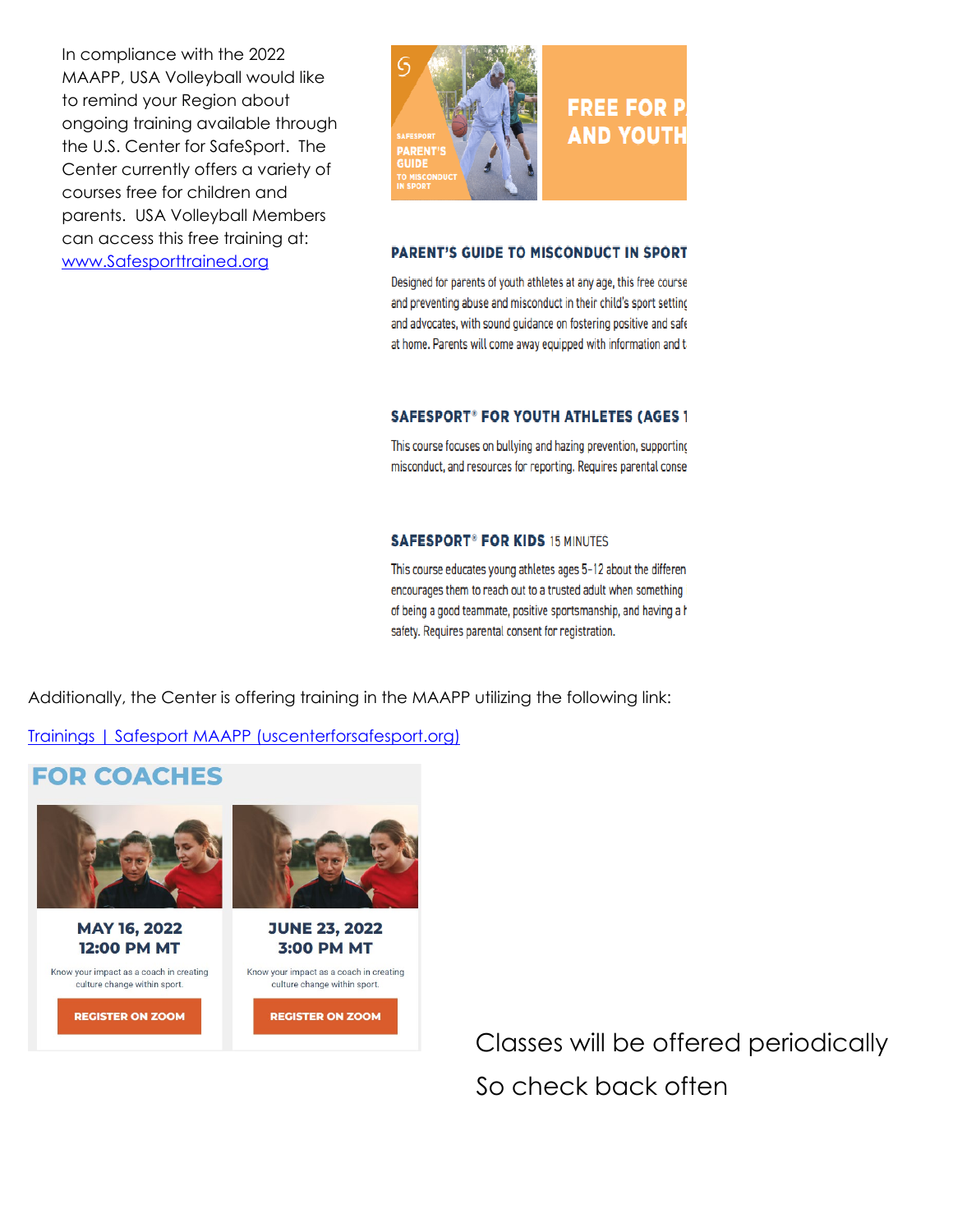## **FOR ADMINISTRATORS**



### **MAY 12, 2022 3:00 PM MT**

Know your impact as an administrator in creating culture change within sport.

**REGISTER ON ZOOM** 



## **JUNE 6, 2022 12:00 PM MT**

Know your impact as an administrator in creating culture change within sport.

**REGISTER ON ZOOM**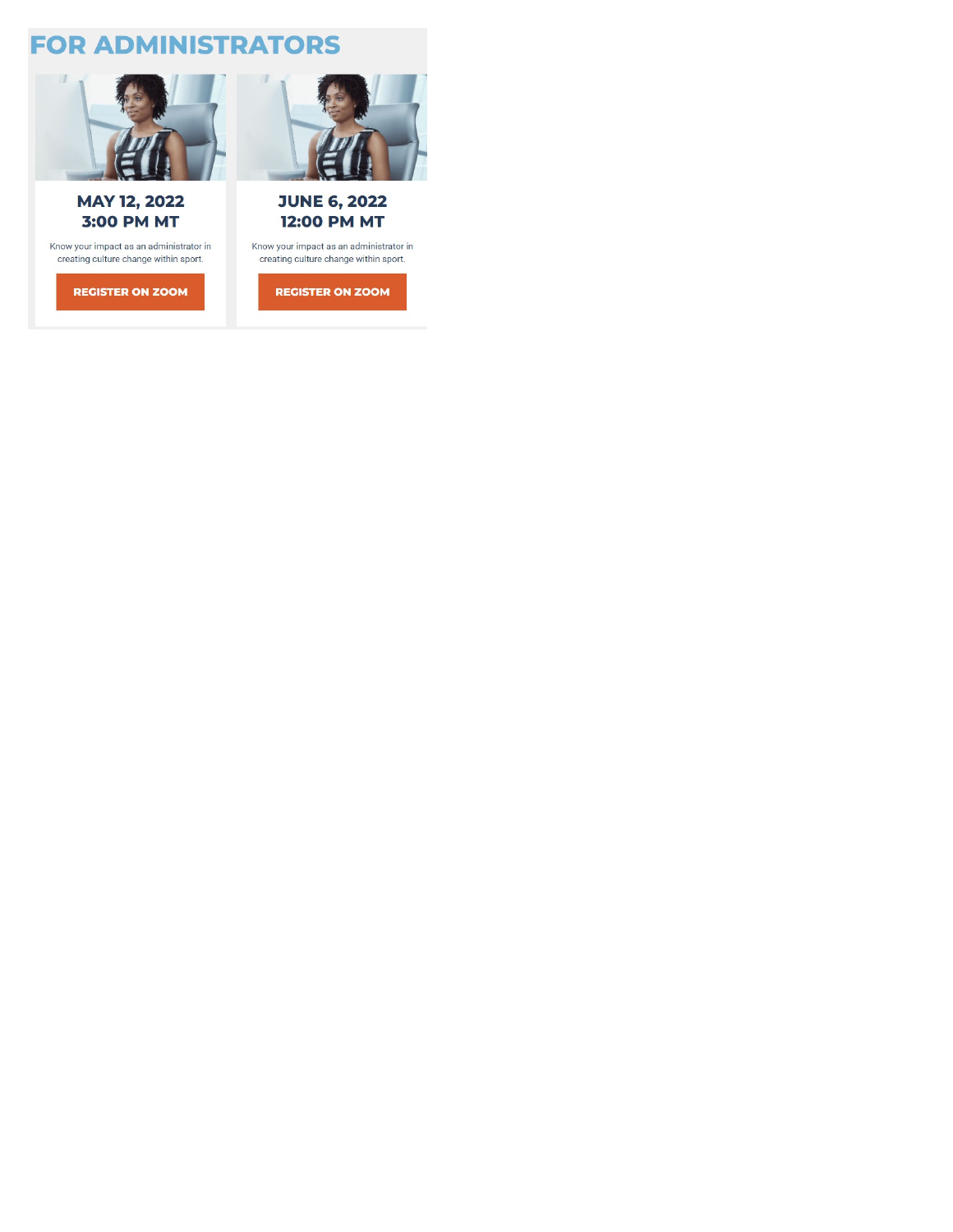STANDARDS AND REQUIREMENTS

## REPORT A CONCERN

**MANDATORY REPORTING REQUIREMENTS:** All adult participants are required to annually complete U.S. Center for SafeSport Training. (e.g. all staff, board members, adult athletes who have regular contact and authority over amatuer athletes who are minors, coaches, referees/officials, interns, volunteers, medical staff, vendors, contractors, media, etc.)

[Training and Reporting to Prevent Abuse | U.S. Center for](https://uscenterforsafesport.org/)  [SafeSport \(uscenterforsafesport.org\)](https://uscenterforsafesport.org/)

If you suspect child abuse or neglect report it to local law enforcement before reporting it to the Center.

[How to Report Child Abuse and Neglect](https://www.childwelfare.gov/topics/responding/reporting/how/)  - [Child Welfare Information Gateway](https://www.childwelfare.gov/topics/responding/reporting/how/)

# **WHAT CAN I REPORT?**

The Center accepts all reports affecting the U.S. Olympic and Paralympic Movement of:

- Sexual Misconduct, including without limitation child sexual abuse and any misconduct that is reasonably related to an underlying allegation of Sexual Misconduct
- Criminal Charges or Dispositions involving Child Abuse or Sexual **Misconduct**
- Misconduct Related to Reporting, where the underlying allegation involves Child Abuse or Sexual Misconduct;
- Aiding and Abetting, when it relates to the Center's process
- Misconduct Related to the Center's Process
- Other Inappropriate Conduct, such as retaliation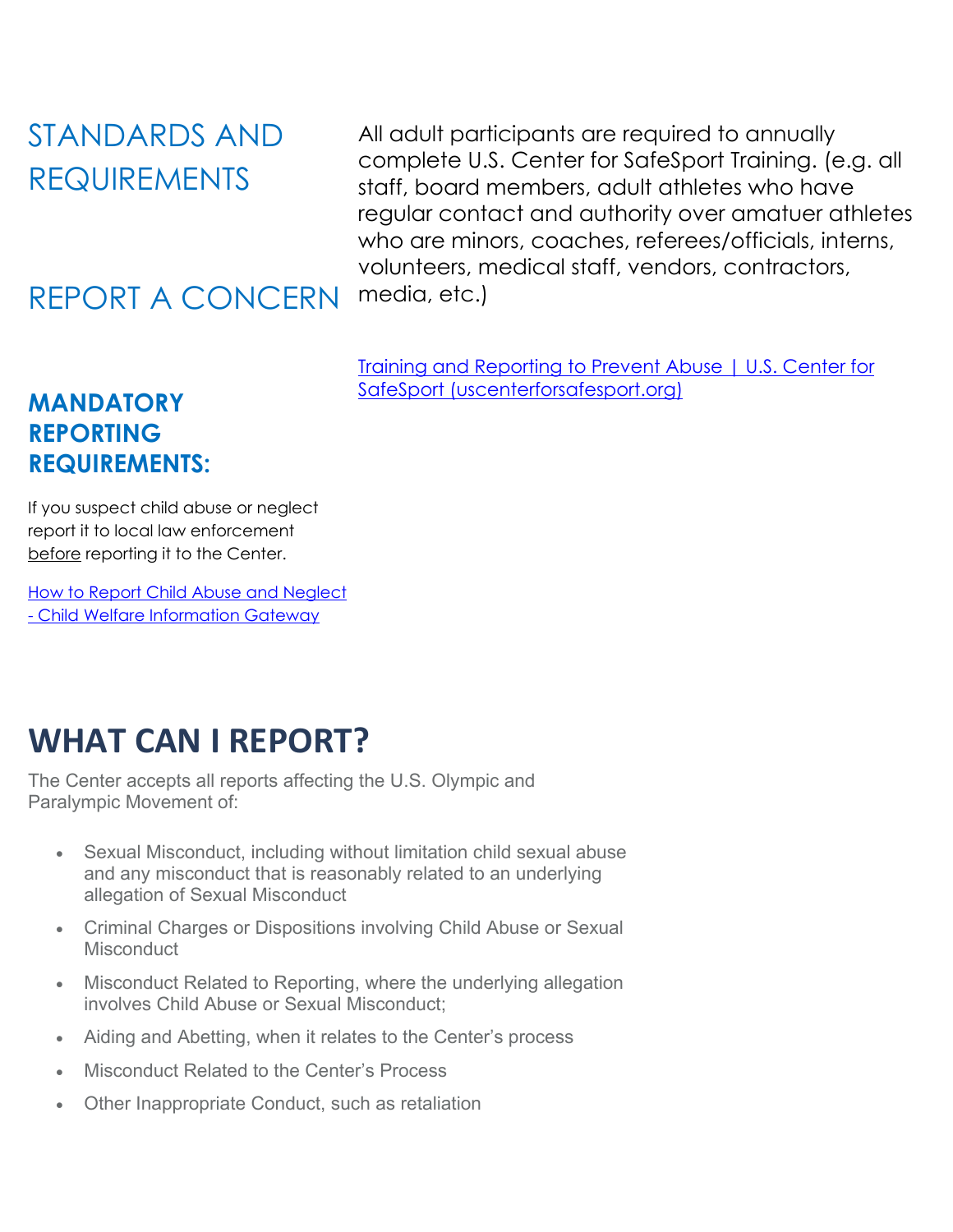The Center has exclusive jurisdiction to investigate and resolve reports affecting the Movement in the bulleted categories above. The Center also accepts reports of emotional and physical misconduct (including bullying, hazing, stalking, and harassment) within the Movement. Reports of emotional and physical misconduct can also be made directly to your sport's national governing body (NGB). Also, reports of MAAPP violations can be made directly to your sport's national governing body (NGB).

## NEW FOR 2023

# RESPONSE

# AND RESOLUTION POLICY

USA Volleyball will be adopting the Center's Response and Resolution Policy for the 2022-2023 season. The policy includes reporting mechanisms already in place, as well as new requirements. USA Volleyball has already begun implementation of these new requirements from the Center which involve a comprehensive tracking mechanism of all reports of misconduct. We kindly ask for your cooperation and assistance as we develop our new protocols. Some of the items on the horizon include the following:

- 1. **Jurisdiction Notification**: USAV must promptly inform an identified reporting party of its jurisdictional determination regarding their report to the NGB, communicating that the matter is either being referred to the Center, or is being addressed by the Region.
- 2. **Mandatory Reporting**: USAV adopted the Center's mandatory reporting policy that comports with the mandatory reporting of child abuse provisions in the SafeSport Code, including mandatory reports to law enforcement, compliance with any other applicable reporting requirements under state law, and mandatory reports to the Center.
- **3. Prohibition of Retaliation:** USAV will adopt the Center's prohibition of retaliation before, during and afer the process (whether led by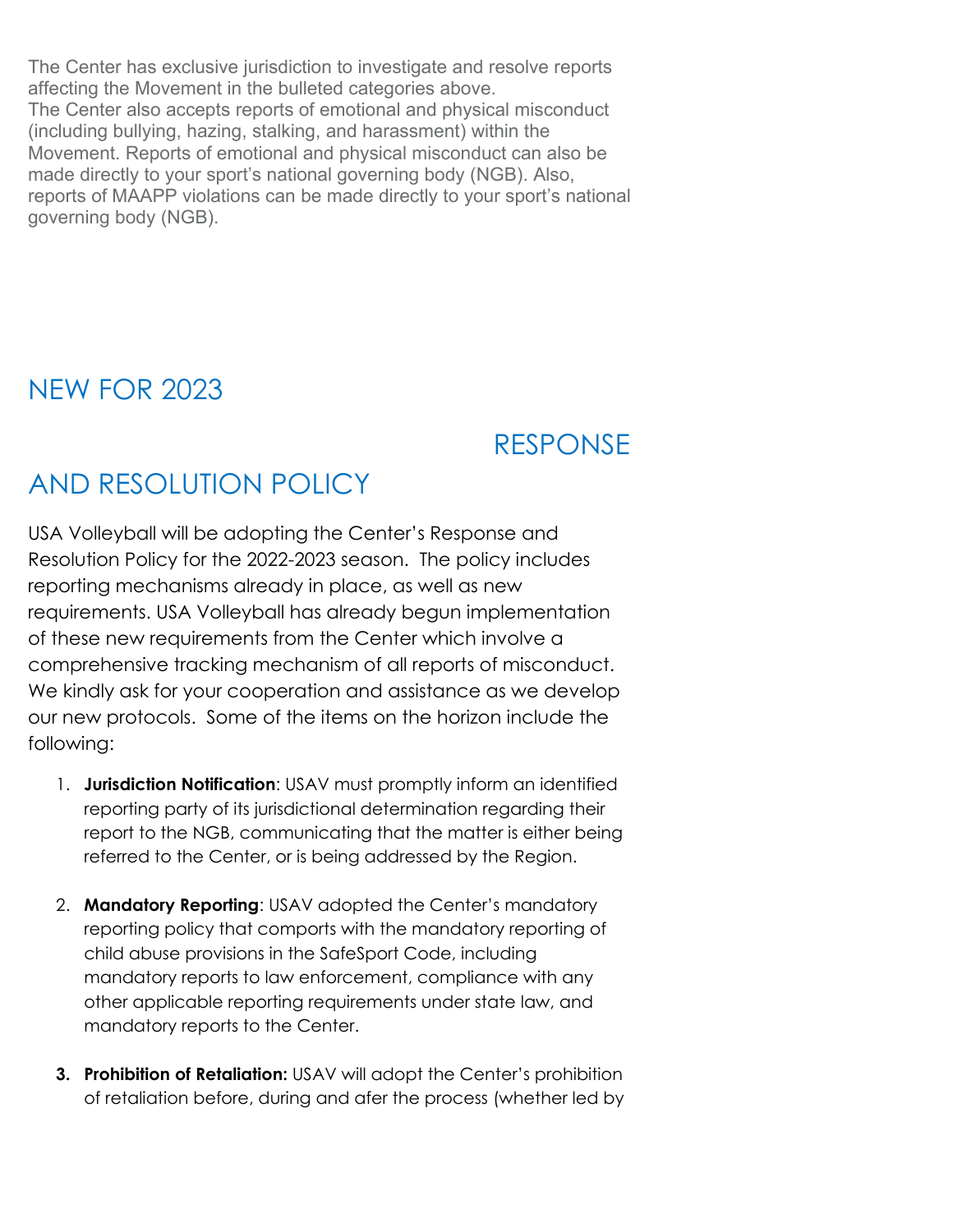the NGB or by the Center)of resolving an abuse or misconuct allegation.

- **4. Response and Resolution of Reported Allegations:** USAV tracks all reports of misconduct arising from the Center and which are reported by the NGB or Region. All reports of miscondct must be adjudicated either through the Center or via the Region's policys and due process. If a report of misconduct is declined by the Center, then it will be referred to the Region for adjudication. The Region must report to USAV when the matter has been closed.
- **5. Responsiveness to Requests from the Center:** USAV must respond to requests from the Center within 72 hours for:
	- **a.** The eligibility status of a Particpant
	- **b.** The existence of Region imposed temporary measures or safety plans.
- **6. Enforcement of Sanctions and Temporary Measures:** Individuals with sanctions or temporary meaures (issued by the Center or the Region) are prohibited from participating in any event, program, activity, or competition authorized by, organized by, or under the aupsices of USAV. Individuals who are required to be, but are not SafeSport trained are not permitted to particpate or hold any role that inlcudes regular contact or authority over amatuer athletes who are minors.

## **USAV will submit to the Center "Data of Matters Addressed by the Region":**

USAV must annually submit to the Center data regarding reports of emotional and physical miscondct made to the NGB or Region including the total reported incidents of alleged emotional and physical misconduct, the total number of investigations of emotional and physical misconduct, and the total number of violations for emotional and physical misconduct adjudicated by the Region. USAV must also report to the Center the total reported incidents of alleged violations of the MAAPP by policy type, the total number of investigations and total number of violations of the MAAPP. USAV must annually report the total reported incidents, investigations and violations of alleged retaliation adjudicated by the Region.